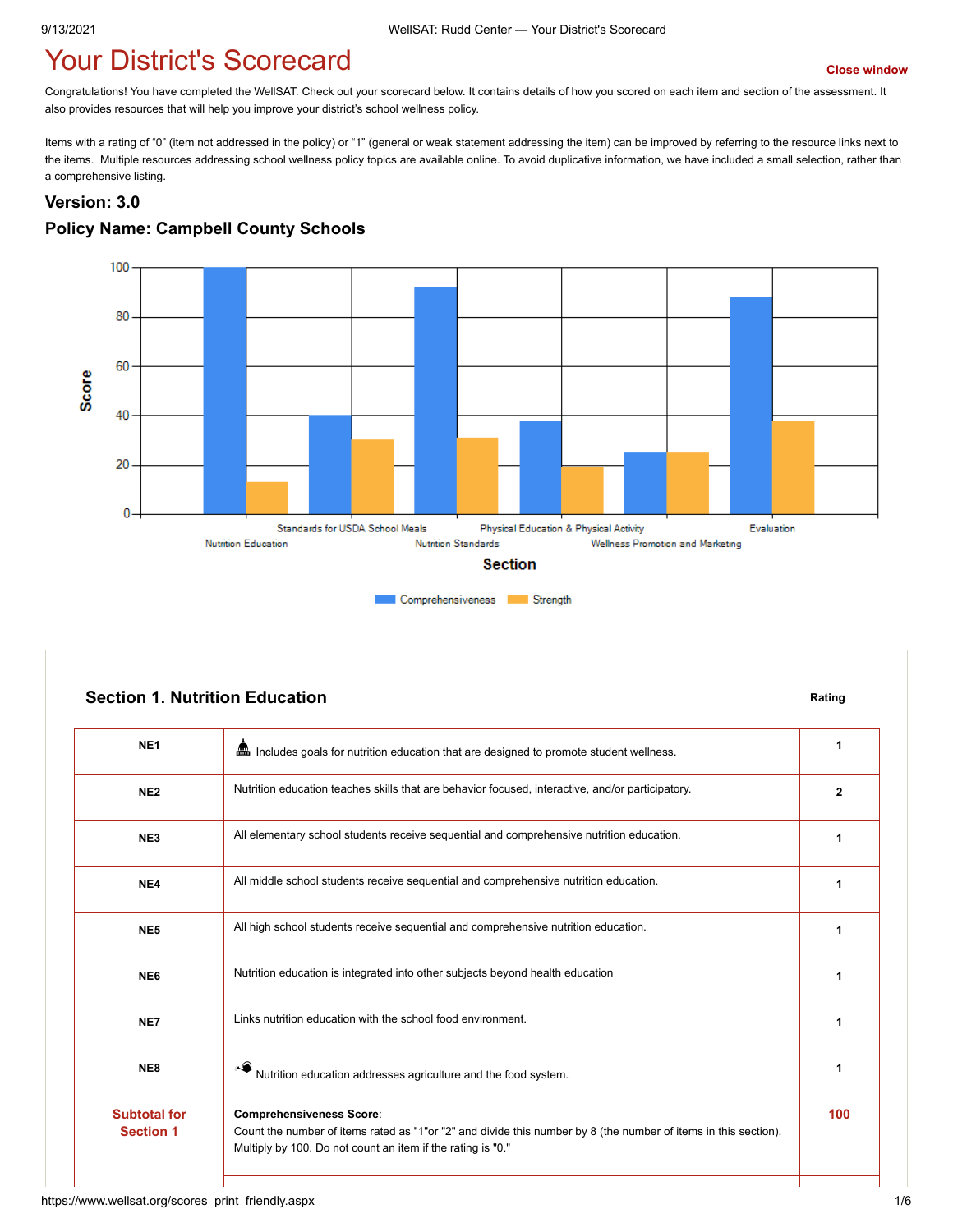#### **Strength Score**:

Count the number of items rated as "2" and divide this number by 8 (the number of items in this section). Multiply by 100.

Click here for Nutrition Education Resources

### **Section 2. Standards for USDA Child Nutrition Programs and School Meals Rating**

**13**

| SM <sub>1</sub>                         | Assures compliance with USDA nutrition standards for reimbursable school meals.                                                                                                                                    | $\mathbf{2}$ |
|-----------------------------------------|--------------------------------------------------------------------------------------------------------------------------------------------------------------------------------------------------------------------|--------------|
| SM <sub>2</sub>                         | Addresses access to the USDA School Breakfast Program.                                                                                                                                                             | 0            |
| SM <sub>3</sub>                         |                                                                                                                                                                                                                    | 0            |
| SM4                                     | Addresses how to handle feeding children with unpaid meal balances without stigmatizing them.                                                                                                                      | $\mathbf{2}$ |
| SM <sub>5</sub>                         | Specifies how families are provided information about determining eligibility for free/reduced priced meals.                                                                                                       | 0            |
| SM <sub>6</sub>                         | Specifies strategies to increase participation in school meal programs.                                                                                                                                            | $\mathbf{0}$ |
| SM7                                     | Addresses the amount of "seat time" students have to eat school meals.                                                                                                                                             | 0            |
| SM <sub>8</sub>                         | Free drinking water is available during meals.                                                                                                                                                                     | $\mathbf{2}$ |
| SM <sub>9</sub>                         | ■ Ensures annual training for food and nutrition services staff in accordance with USDA Professional<br>Standards.                                                                                                 | 1            |
| <b>SM10</b>                             | Addresses purchasing local foods for the school meals program.                                                                                                                                                     | 0            |
| <b>Subtotal for</b><br><b>Section 2</b> | <b>Comprehensiveness Score:</b><br>Count the number of items rated as "1"or "2" and divide this number by 10 (the number of items in this section).<br>Multiply by 100. Do not count an item if the rating is "0." | 40           |
|                                         | <b>Strength Score:</b><br>Count the number of items rated as "2" and divide this number by 10 (the number of items in this section).<br>Multiply by 100.                                                           | 30           |

Click here for School Food Resources

# **Section 3. Nutrition Standards for Competitive and Other Foods and Beverages** Rating **NS1 ADD** Addresses compliance with USDA nutrition standards (commonly referred to as Smart Snacks) for all food and beverages **sold** to students during the school day. **2 NS2** USDA Smart Snack standards are easily accessed in the policy. **1** 1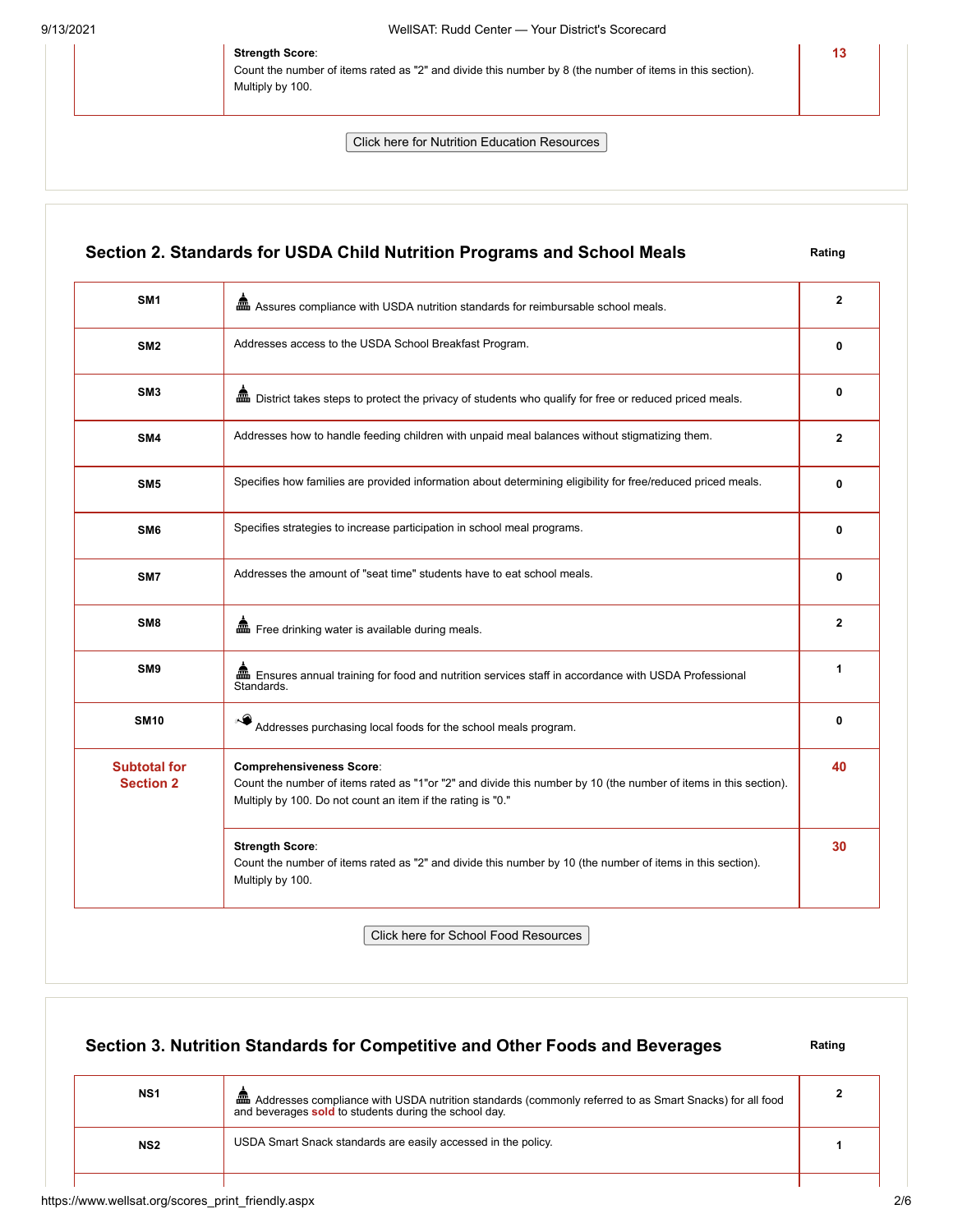| NS <sub>3</sub>                         | Regulates food and beverages sold in a la carte.                                                                                                                                                                   | $\mathbf{2}$   |
|-----------------------------------------|--------------------------------------------------------------------------------------------------------------------------------------------------------------------------------------------------------------------|----------------|
| NS4                                     | Regulates food and beverages sold in vending machines.                                                                                                                                                             | $\overline{2}$ |
| NS5                                     | Regulates food and beverages sold in school stores.                                                                                                                                                                | 1              |
| NS <sub>6</sub>                         | Addresses fundraising with food to be consumed during the school day.                                                                                                                                              | 1              |
| NS7                                     | Exemptions for infrequent school-sponsored fundraisers.                                                                                                                                                            | 0              |
| NS8                                     | Addresses foods and beverages containing caffeine at the high school level.                                                                                                                                        | 1              |
| NS <sub>9</sub>                         | Regulates food and beverages served at class parties and other school celebrations in elementary<br>schools.                                                                                                       | $\mathbf{2}$   |
| <b>NS10</b>                             | Addresses nutrition standards for all foods and beverages served to students after the school day, including,<br>before/after care on school grounds, clubs, and after school programming.                         | 1              |
| <b>NS11</b>                             | Addresses nutrition standards for all foods and beverages sold to students after the school day, including<br>before/after care on school grounds, clubs, and after school programming.                            | 1              |
| <b>NS12</b>                             | Addresses food not being used as a reward.                                                                                                                                                                         | 1              |
| <b>NS13</b>                             | Addresses availability of free drinking water throughout the school day.                                                                                                                                           | 1              |
| <b>Subtotal for</b><br><b>Section 3</b> | <b>Comprehensiveness Score:</b><br>Count the number of items rated as "1"or "2" and divide this number by 13 (the number of items in this section).<br>Multiply by 100. Do not count an item if the rating is "0." | 92             |
|                                         | <b>Strength Score:</b><br>Count the number of items rated as "2" and divide this number by 13 (the number of items in this section).<br>Multiply by 100.                                                           | 31             |
|                                         | <b>Click here for Nutrition Standards Resources</b>                                                                                                                                                                |                |

## **Section 4. Physical Education and Physical Activity <b>Rating** Rating

| PEPA1             | $\overline{\mathbf{R}}^2$ There is a written physical education curriculum for grades K-12.                                     |   |
|-------------------|---------------------------------------------------------------------------------------------------------------------------------|---|
| PEPA <sub>2</sub> | The written physical education curriculum for each grade is aligned with national and/or state physical<br>education standards. | 2 |
| PEPA3             | Physical education promotes a physically active lifestyle.                                                                      |   |
| PEPA4             | Addresses time per week of physical education instruction for all elementary school students.                                   | 2 |
| PEPA5             | Addresses time per week of physical education instruction for all middle school students.                                       |   |
| PEPA6             | Addresses time per week of physical education instruction for all high school students.                                         |   |
| PEPA7             | Addresses qualifications for physical education teachers for grades K-12.                                                       | 0 |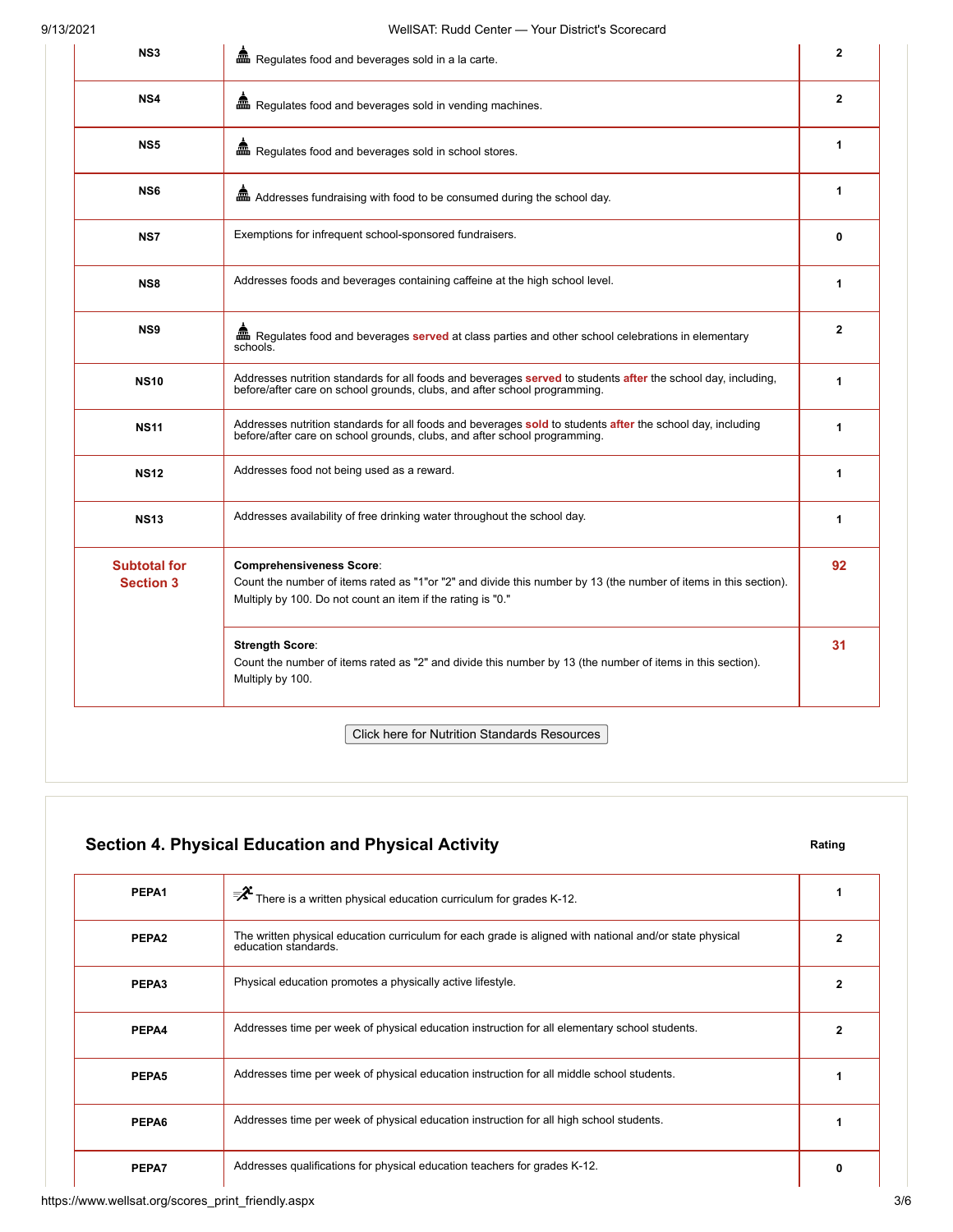l.

| PEPA8                                   | Addresses providing physical education training for physical education teachers.                                                                                                                                   | 0            |
|-----------------------------------------|--------------------------------------------------------------------------------------------------------------------------------------------------------------------------------------------------------------------|--------------|
| PEPA9                                   | Addresses physical education exemption requirements for all students.                                                                                                                                              | 0            |
| PEPA10                                  | Addresses physical education substitution for all students.                                                                                                                                                        | 0            |
| PEPA11                                  | $\bar{\mathbf{z}}^2$ Addresses family and community engagement in physical activity opportunities at all schools.                                                                                                  | 0            |
| PEPA12                                  | $\mathcal{F}$ Addresses before and after school physical activity for all students including clubs, intramural,<br>interscholastic opportunities.                                                                  | $\Omega$     |
| PEPA13                                  | Addresses recess for all elementary school students.                                                                                                                                                               | $\mathbf{0}$ |
| PEPA14                                  | $\overline{\mathscr{F}}$ Addresses physical activity breaks during school.                                                                                                                                         | 0            |
| PEPA15                                  | Joint or shared-use agreements for physical activity participation at all schools.                                                                                                                                 | $\Omega$     |
| PEPA16                                  | District addresses active transport (Safe Routes to School) for all K-12 students who live within<br>walkable/bikeable distance.                                                                                   | 0            |
| <b>Subtotal for</b><br><b>Section 4</b> | <b>Comprehensiveness Score:</b><br>Count the number of items rated as "1"or "2" and divide this number by 16 (the number of items in this section).<br>Multiply by 100. Do not count an item if the rating is "0." | 38           |
|                                         | <b>Strength Score:</b><br>Count the number of items rated as "2" and divide this number by 16 (the number of items in this section).<br>Multiply by 100.                                                           | 19           |

### **Section 5. Wellness Promotion and Marketing Rating Rating Rating**

| WPM <sub>1</sub> | Encourages staff to model healthy eating and physical activity behaviors.                                                                | $\mathbf{2}$ |
|------------------|------------------------------------------------------------------------------------------------------------------------------------------|--------------|
| WPM <sub>2</sub> | $\overline{\mathscr{F}}$ Addresses strategies to support employee wellness.                                                              | 0            |
| WPM3             | Addresses using physical activity as a reward.                                                                                           | 0            |
| WPM4             | Addresses physical activity not being used as a punishment.                                                                              | 0            |
| WPM <sub>5</sub> | Addresses physical activity not being withheld as a punishment.                                                                          | 0            |
| WPM6             | Specifies marketing to promote healthy food and beverage choices.                                                                        | 2            |
| WPM7             | Em Restricts marketing on the school campus during the school day to only those foods and beverages that<br>meet Smart Snacks standards. | 2            |
| WPM8             | Specifically addresses marketing on school property and equipment (e.g., signs, scoreboards, sports<br>equipment).                       | O            |
|                  |                                                                                                                                          |              |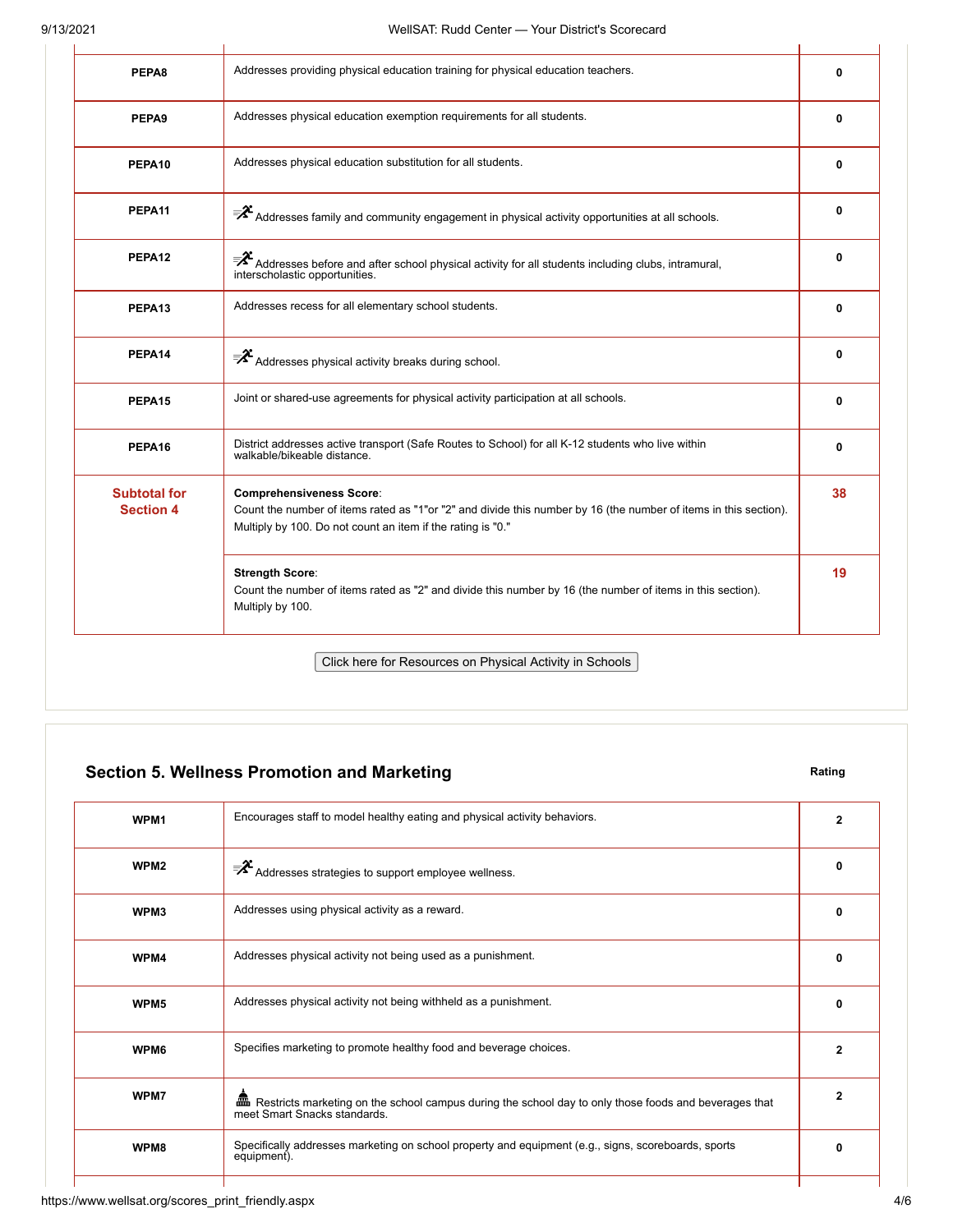9/13/2021 WellSAT: Rudd Center — Your District's Scorecard

| ا ع∪∠ان             | $\alpha$ , $\alpha$ , $\alpha$ , $\alpha$ , $\alpha$ , $\alpha$ , $\alpha$ , $\alpha$ , $\alpha$ , $\alpha$ , $\alpha$ , $\alpha$ , $\alpha$ , $\alpha$ , $\alpha$ , $\alpha$ , $\alpha$                                                                                                                                                                             |    |
|---------------------|----------------------------------------------------------------------------------------------------------------------------------------------------------------------------------------------------------------------------------------------------------------------------------------------------------------------------------------------------------------------|----|
| WPM9                | Specifically addresses marketing on educational materials (e.g., curricula, textbooks, or other printed or<br>electronic educational materials).                                                                                                                                                                                                                     | 0  |
| WPM10               | Specifically addresses marketing where food is purchased (e.g., exteriors of vending machines, food and<br>beverage cups and containers, food display racks, coolers, trash and recycling containers).                                                                                                                                                               | ŋ  |
| <b>WPM11</b>        | Specifically addresses marketing in school publications and media (e.g., advertisements in school publications,<br>school radio stations, in-school television, computer screen savers, school-sponsored Internet sites, and<br>announcements on the public announcement (PA) system).                                                                               | n  |
| <b>WPM12</b>        | Specifically addresses marketing through fundraisers and corporate-incentive programs (e.g., fundraising<br>programs that encourage students and their families to sell, purchase, or consume products and corporate<br>incentive programs that provide funds to schools in exchange for proof of purchases of company products,<br>such as Box Tops for Education). |    |
| <b>Subtotal for</b> | <b>Comprehensiveness Score:</b>                                                                                                                                                                                                                                                                                                                                      | 25 |
| <b>Section 5</b>    | Count the number of items rated as "1"or "2" and divide this number by 12 (the number of items in this section).<br>Multiply by 100. Do not count an item if the rating is "0."                                                                                                                                                                                      |    |
|                     | <b>Strength Score:</b><br>Count the number of items rated as "2" and divide this number by 12 (the number of items in this section).<br>Multiply by 100.                                                                                                                                                                                                             | 25 |
|                     | Click here for Wellness Promotion and Marketing Resources                                                                                                                                                                                                                                                                                                            |    |

### **Section 6. Implementation, Evaluation & Communication Rating Rating**

| Addresses the establishment of an ongoing district wellness committee.                                                                                                                                                                                                                                                                                               | 2  |
|----------------------------------------------------------------------------------------------------------------------------------------------------------------------------------------------------------------------------------------------------------------------------------------------------------------------------------------------------------------------|----|
| an Addresses how all relevant stakeholders (parents, students, representatives of the school food authority,<br>teachers of physical education, school health professionals, the school board, school administrator, and the<br>general public) will participate in the development, implementation, and periodic review and update of the local<br>wellness policy. | 2  |
| and I dentifies the officials responsible for the implementation and compliance of the local wellness policy.                                                                                                                                                                                                                                                        | 1  |
| and Addresses making the wellness policy available to the public.                                                                                                                                                                                                                                                                                                    | 2  |
| Addresses the assessment of district implementation of the local wellness policy at least once every three<br>years.                                                                                                                                                                                                                                                 | 1  |
| en Triennial assessment results will be made available to the public and will include:                                                                                                                                                                                                                                                                               | 1  |
| Em Addresses a plan for updating policy based on results of the triennial assessment.                                                                                                                                                                                                                                                                                | 1  |
| Addresses the establishment of an ongoing school building level wellness committee.                                                                                                                                                                                                                                                                                  | 0  |
| <b>Comprehensiveness Score:</b><br>Count the number of items rated as "1"or "2" and divide this number by 8 (the number of items in this section).<br>Multiply by 100. Do not count an item if the rating is "0."                                                                                                                                                    | 88 |
| <b>Strength Score:</b><br>Count the number of items rated as "2" and divide this number by 8 (the number of items in this section).<br>Multiply by 100.                                                                                                                                                                                                              | 38 |
|                                                                                                                                                                                                                                                                                                                                                                      |    |

Click here for Resources for Wellness Policy Development, Implementation and Evaluation